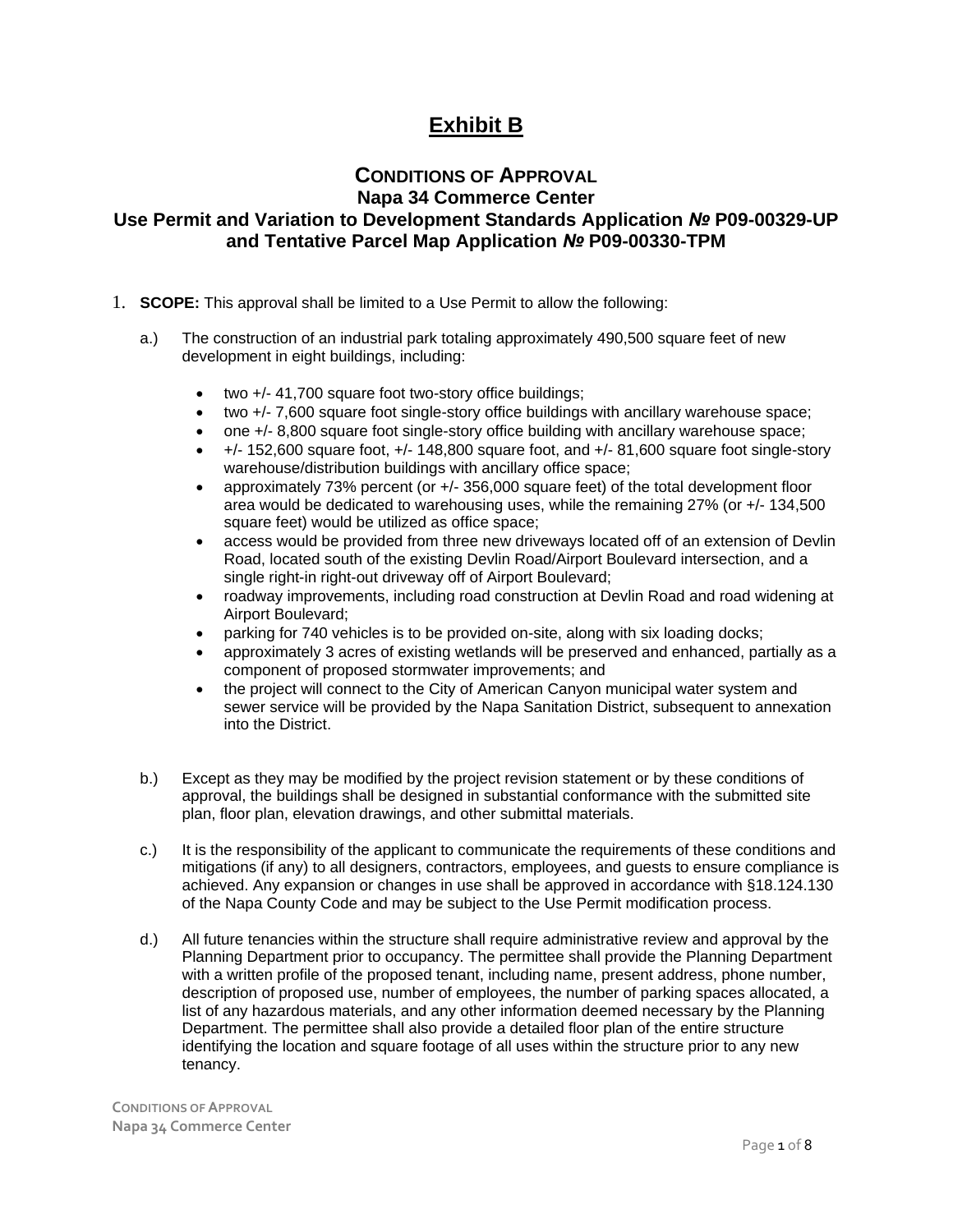e.) The establishment of any use that would involve the storage or use of more than fifty-five gallons or five hundred pounds of hazardous, infectious wastes or any amount of extremely hazardous waste as defined in Health and Safety Code Sections 25115, 25117 and 25117.5, and Title 22, Division 4, Articles 9 and 11 of the California Administrative Code or hazardous material as defined in Health and Safety Code Section 25411(c) shall be subject to written approval by the County Department of Environmental Management and subject to issuance of a use permit by the Planning Commission prior to establishing the use.

### 2. **PARCEL MAP:**

The Final/Parcel Map shall be in substantial compliance with the tentative parcel map consisting of eleven lots. (All lot sizes are approximate.):

*Parcel A* - 3.20 acres including Building A *Parcel B* - 2.70 acres including Building B *Parcel C* - 0.55 acres including Building C *Parcel D* - 0.60 acres including Building D *Parcel E* - 0.87 acres including Building E *Parcel F* - 4.83 acres including Building F *Parcel G* - 6.52 acres including Building G *Parcel H* - 7.18 acres including Building H *Parcel J* - 0.23 acres including a stormwater detention basin *Parcel K* - 0.26 acres including a stormwater detention basin *Parcel L* - 5.35 acres including preserved wetlands and buffer areas

#### 3. **COUNTY SURVEYOR**:

The subdivider shall submit a Final/Parcel Map to the Department of Public Works for review and approval by the County Surveyor. The subdivider shall pay the map checking fee as established by resolution of the Napa County Board of Supervisors in effect at the time of submittal of the final/parcel map.

## 4. **CC&R'S:**

Prior to recording the final map, the subdivider shall submit the final Conditions, Covenants and Restrictions (CC&R's) to the Conservation, Development and Planning Department ("CDPD") Director and County Counsel for review and approval. The CC&R's shall indicate all improvements and features to be maintained by the owners' association, and the method of maintenance and financing of those commonly owned site and building improvements and features.

#### 5. **COLORS, SIGNS, STATUARY, PUBLIC ART**:

Exterior finishes and colors of the building, roof, parking lot and walkways shall be subject to approval by the CDPD, prior to the issuance of a Building Permit. Highly reflective surfaces and materials will not be permitted.

**Neither signage, nor statuary, nor public art, including, without limitation, the "monument signage" shown at pages A01.3 – A01.5 of submitted plans, is approved hereby.**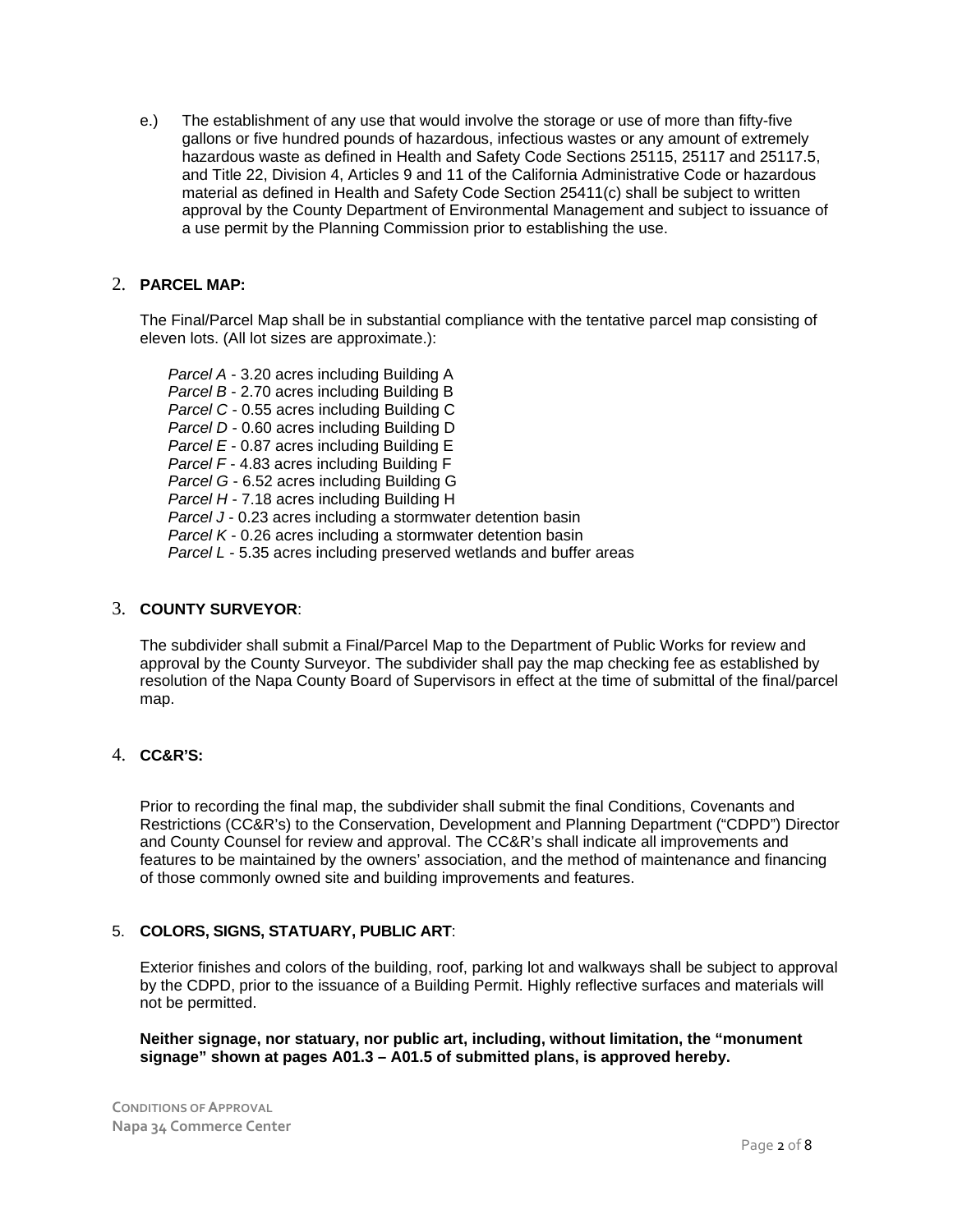Prior to installation of any signage, a Comprehensive Sign Program shall be submitted for County review and approval. All signage shall comply with the requirements of the AIASP and the Napa County Code. Signs and similar improvements shall complement the site plan and avoid dominating the site and/or existing buildings on the site or overwhelming the building or structures to which they are attached. Multiple signs on a given site shall be of a consistent design theme. Signage akin to the oversized wine glass and barrels shown in submitted plans will not be approved.

## 6. **GATES/ENTRY STRUCTURES**:

Any gates installed at the project entrance shall be reviewed by the CDPD, Public Works Department, and the Napa County Fire Department to assure that it is designed to allow large vehicles to turn around if the gate is closed without backing into the public roadway, and that fire suppression access is available at all times. If the gate is part of an entry structure an additional permit shall be required according to the County Code.

#### 7. **LIGHTING:**

All exterior lighting, including landscape lighting, shall be shielded and directed downward, shall be located as low to the ground as possible, and shall be the minimum necessary for security, safety, or operations and shall incorporate the use of motion detection sensors to the greatest extent practical. All lighting shall be shielded or placed such that it does not shine directly on any adjoining properties, impact aircraft overflight, or impact vehicles on adjacent streets. No flood-lighting or sodium lighting of the building is permitted, including architectural highlighting and spotting.

**Prior to issuance of any building permit pursuant to this approval, two copies of a detailed lighting plan showing the location and specifications for all lighting fixtures to be installed on the property shall be submitted for Planning Division review and approval.** All lighting shall comply with the California Building Code.

#### 8. **LANDSCAPING:**

Two (2) copies of a detailed final landscaping plan shall be submitted for review and approval prior to issuance of building permits. The plan shall be consistent with the landscape plan submitted as a component of this application as well as the 1986 Napa Airport Industrial Area Specific Plan, including parking lot shading and landscaped berms, along the street frontage and to screen the parking lot. The required landscape plan shall indicate plant location, species, size at planting, quantity of each, method of planting, underground automatic sprinkler system, and similar landscape design information. The minimum size of shrubs shall be five (5) gallon. The minimum tree size shall be fifteen (15) gallon (3/4" to 1" trunk caliper). **Plant materials shall be purchased locally when practical. The Agricultural Commissioner's office (707-253-4357) shall be notified of all impending deliveries of live plants with points of origin outside of Napa County.**

All landscaped areas and sidewalks shall be separated from parking and drive aisle areas by a minimum 6 inch raised concrete curb except where openings are needed to allow the parking lot to drain through grassy swales, buffer strips, or sand filters.

The irrigation system shall utilize reclaimed water when it is made available in the vicinity.

#### **Prior to the issuance of a building permit and to project final, the applicant shall comply with all requirements of the County's Water Efficient Landscaping Ordinance (WELO) as may then be relevant.**

**CONDITIONS OF APPROVAL Napa 34 Commerce Center**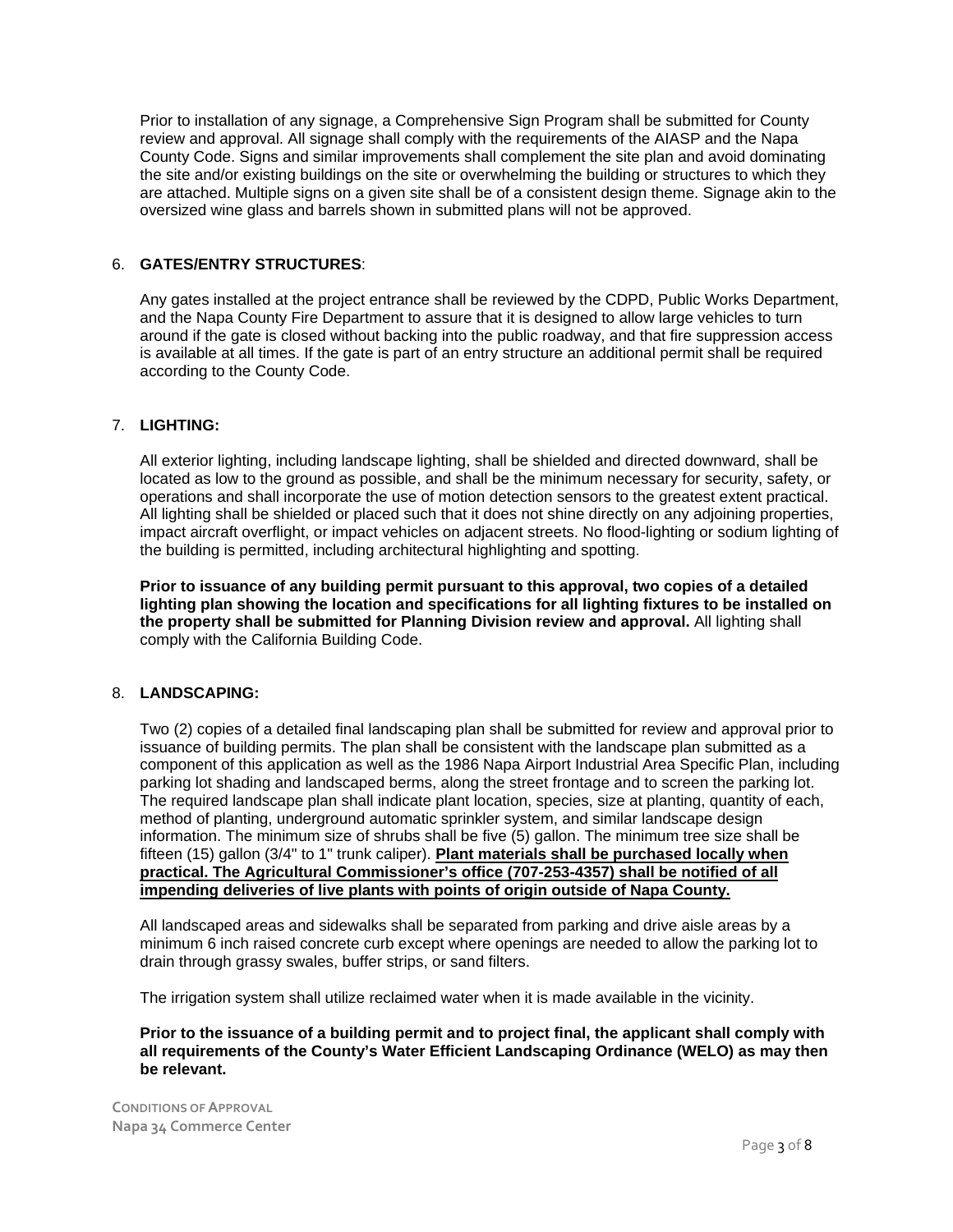#### 9. **OUTDOOR STORAGE/SCREENING/UTILITIES:**

No outdoor storage is permitted as part of this action. Any proposal for outdoor storage is subject to separate review and approval by CDPD.

#### 10. **PARKING/ACCESS:**

All parking, driveways, and internal roadways shall comply with the Napa County Road and Street standards. Two feet of required parking stall depth may overhang into non-required landscape planters and sidewalks. Standard sized parking stalls are required to have a minimum depth of 19 ft., and compact stalls may be 16 feet.

Parking based on the use of the tenant/building shall be provided in compliance with the Airport Industrial Area Specific Plan (AIASP) prior to final occupancy. Parking shall be provided in accordance with the AIASP upon any change of use and/or tenancy, subject to review and approval by the CDPD Director. The installation of certain parking areas may be deferred until such time as building tenancy requires at the sole discretion of the Planning Director. Additional landscaping shall be provided in place of any deferred parking spaces.

#### 11. **COMPLIANCE WITH OTHER DEPARTMENTS AND AGENCIES:**

The permittee shall comply with all applicable building codes, zoning standards, and requirements of County Departments and other Agencies, including but not necessarily limited to:

- Department of Environmental Management as stated in their memo of April 1, 2010;
- Department of Public Works as stated in their memo of April 13, 2010;
- County Fire Department as stated in their memos of August 21, 2009 and March 23, 2010;
- Building Division as stated in their final project memo;
- City of American Canyon as stated in their December 16, 2009 "will serve" letter and any and all materials associated therewith, specifically including their water supply report and marked-up preliminary utility plan; and
- Napa Sanitation District as stated in their September 1, 2009 "will serve" letter and all associated materials.

 The determination as to whether or not the permittee has substantially complied with the requirements of other County Departments and other Agencies shall be determined by those Departments or Agencies. The inability to substantially comply with the requirements of other County Departments and Agencies may result in the need to modify the approved use permit.

## 12. **GRADING AND SPOILS:**

All grading and spoils generated by construction of the project facilities shall be disposed of per Public Works direction. All spoils piles shall be removed prior to occupancy.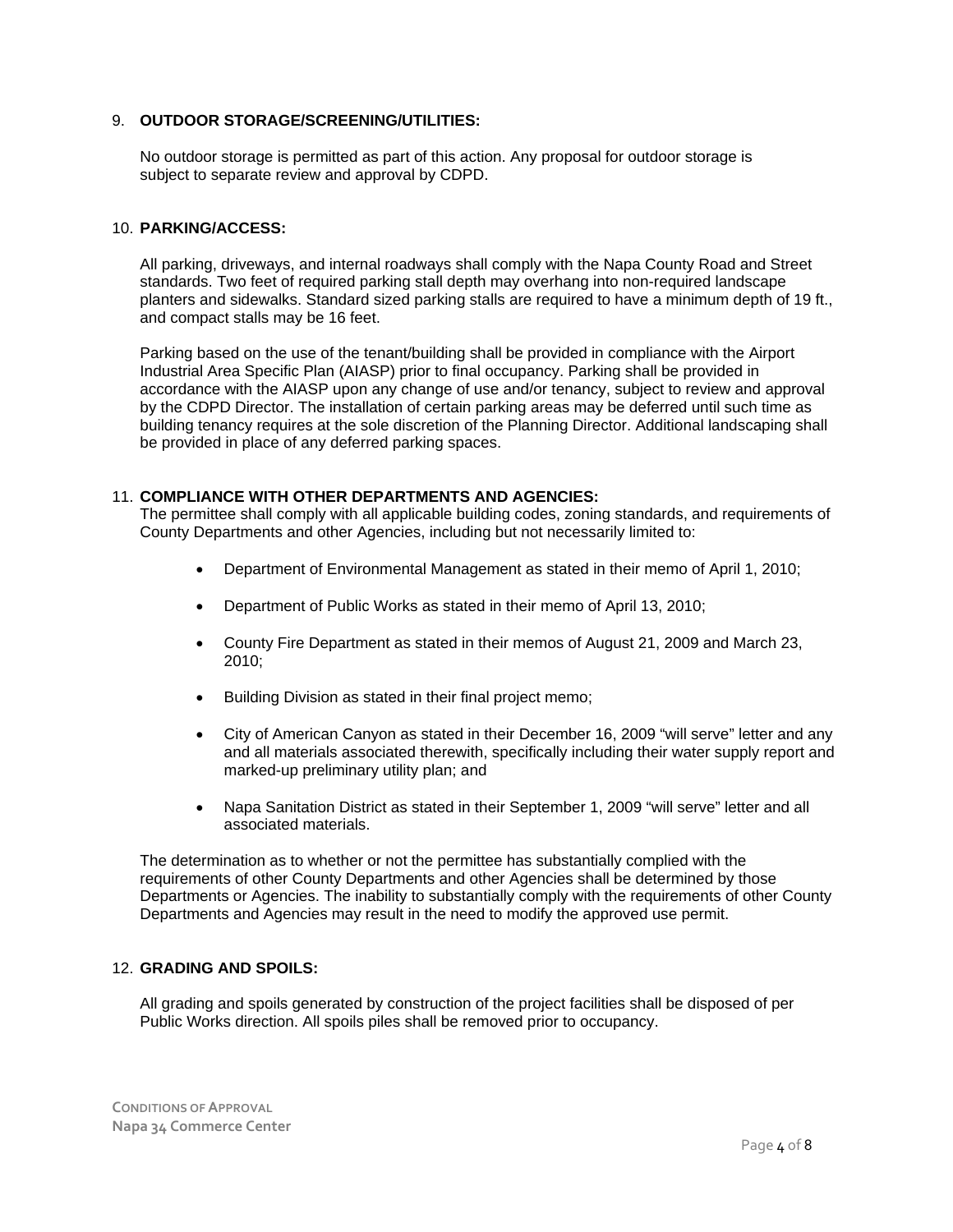#### 13. **NOISE:**

Construction noise shall be minimized to the maximum extent practical and allowable under State and local safety laws. Construction equipment mufflering and hours of operation shall be in compliance with County Code Chapter 8.16. Equipment shall be shut down when not in use. Construction equipment shall normally be staged, loaded, and unloaded on the project site. All activities associated with this project shall be in compliance with NCC §18.40.200 (D), for sound.

#### 14. **DUST CONTROL:**

Water and/or dust palliatives shall be applied in sufficient quantities during grading and other ground disturbing activities on-site to minimize the amount of dust produced.

Outdoor construction activities shall not occur during windy periods.

#### 15. **ARCHEOLOGICAL FINDING:**

In the event that archeological artifacts or human remains are discovered during construction, work shall cease in a 50-foot radius surrounding the area of discovery. The permittee shall contact the Conservation, Development, and Planning Department for further guidance, which will likely include the requirement for the permittee to hire a qualified professional to analyze the artifacts encountered and to determine if additional measures are required.

If human remains are encountered during the development, all work in the vicinity must be, by law, halted, and the Napa County Coroner informed, so that he can determine if an investigation of the cause of death is required, and if the remains are of Native American origin. If the remains are of Native American origin, the nearest tribal relatives as determined by the State Native American Heritage Commission would be contacted to obtain recommendations for treating or removal of such remains, including grave goods, with appropriate dignity, as required under Public Resources Code Section 5097.98.

#### 16. **TRAFFIC:**

Re-occurring and scheduled vehicle trips to and from the site for employees, deliveries, and visitors will not occur during peak (4-6 PM) travel times to the maximum extent possible.

All road improvements on private property required per the Department of Public Works shall be maintained in good working condition.

#### 17. **ADDRESSING:**

All project site addresses shall be determined by the Planning Director, and be reviewed and approved by the United States Post Office, prior to issuance of any building permit. The Planning Director reserves the right to issue or re-issue an appropriate situs address at the time of issuance of any building permit to ensure proper identification and sequencing of numbers.

For multi-tenant or multiple structure projects, this includes building permits for later building modifications or tenant improvements.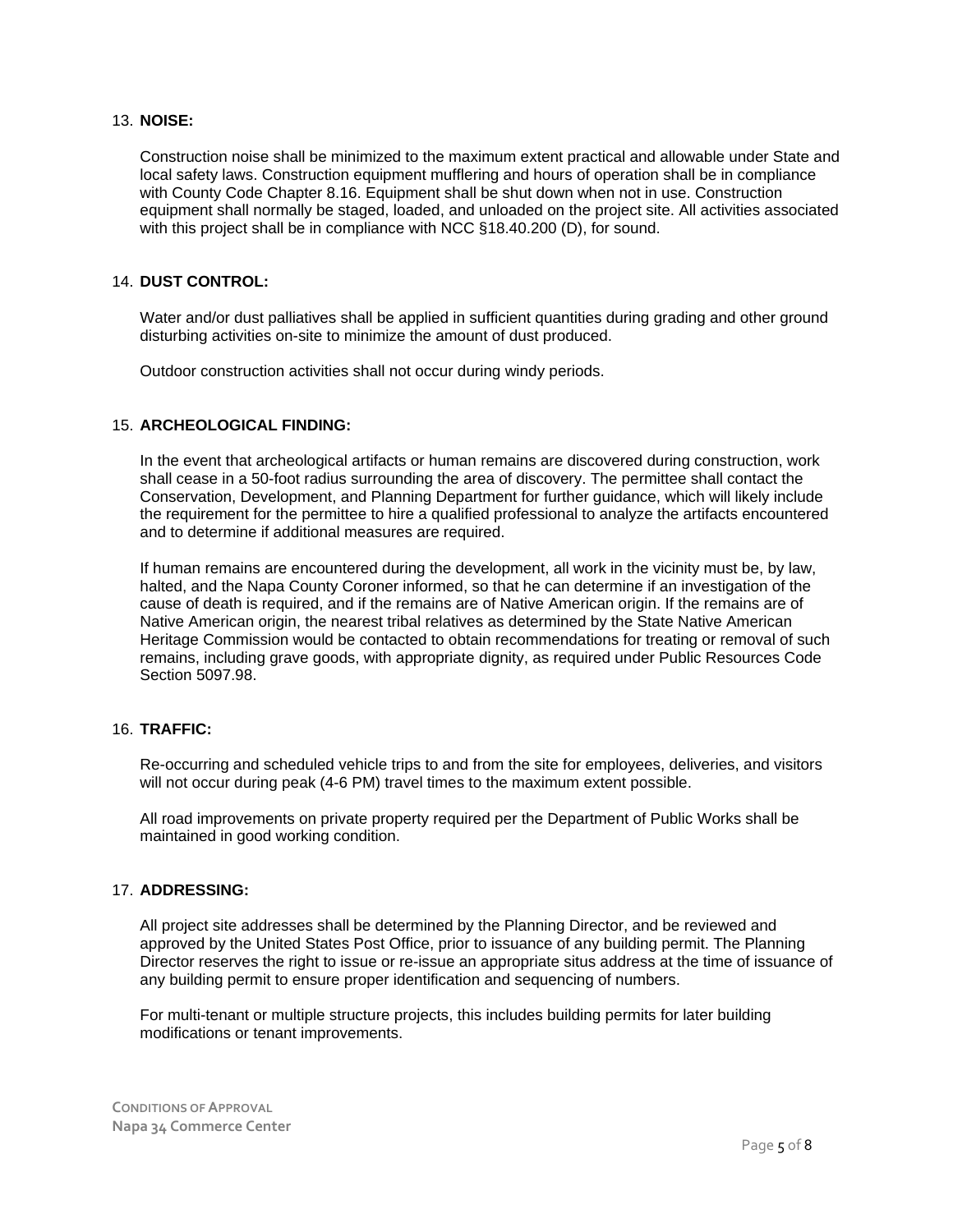#### 18. **STORM WATER CONTROL:**

The permittee shall file a Notice of Intent with the California Regional Water Quality Control Board (CRWQCB) prior to any grading or construction activity and shall submit a Stormwater Pollution Prevention Plan for the review and approval of the Department of Public Works prior to the issuance of a building, grading, or any other development permit.

All hazardous materials stored and used on-site that could cause water pollution (e.g. motor oil, cleaning chemicals, paints, etc.) shall be stored and used in a manner that will not cause pollution, with secondary containment provided. Such storage areas shall be regularly cleaned to remove litter and debris. Any spills shall be promptly cleaned up and appropriate authorities notified. Parking lots shall be designed to drain through grassy swales, buffer strips, or sand filters prior to any discharge from the impervious surface into a watercourse. If any discharge of concentrated surface waters is proposed in the any "Waters of the State," the permittee shall consult with and secure any necessary permits from the State Regional Water Quality Control Board. All trash enclosures must be covered and protected from rain, roof, and surface drainage.

#### 19. **AIRCRAFT OVERFLIGHT EASEMENT:**

Prior to issuance of building permits, the permittee shall submit verification that an aircraft overflight easement has been recorded on the property that provides for the right of aircraft operation, overflight and related noises, and for the regulation of light emissions, electrical emissions, or the release of substances such as steam or smoke which could interfere with aircraft operations.

In accordance with Section 17.14.265 of the Napa County Subdivision Ordinance, the final parcel map shall include the required statement providing for the right of aircraft operation, overflight and related noises, and for the regulation of light emissions, electrical emissions, or the release of substances such as steam or smoke which could interfere with aircraft operations.

#### 20. **MECHANICAL EQUIPMENT:**

Roof mounted equipment shall be screened by a parapet wall of equal or greater height than the highest piece of roof mounted equipment or vent. Equipment may be screened by a separate roof screen that is architecturally integrated with the building, and when screening by a parapet wall is not feasible or is architecturally undesirable. When separate roof screens are used, roof equipment should be organized into major groups screening a smaller number of units rather than multiple areas. The CDPD Director may approve exceptions for solar equipment. All screening is subject to review and approval by the CDPD Director. Any skylights will be subject to review and approval by the CDPD Director prior to the issuance of building permits.

The term "equipment" includes roof mounted equipment or vents, electrical equipment, gas meter, communication antennas, irrigation valves, storage tanks, or other mechanical equipment. The manner of screening shall be as follows: Communications equipment, including microwave equipment, may remain unscreened if visually integrated with the building design through color, location, and construction; all building mounted equipment, including but not limited to louvers, pipes, overhead doors or service doors, access ladders, downspouts, conduit, and electrical/service boxes, shall be painted consistent with the color scheme of the building.

Ground mounted equipment shall be screened by walls or landscaping to the satisfaction of the CDPD Director.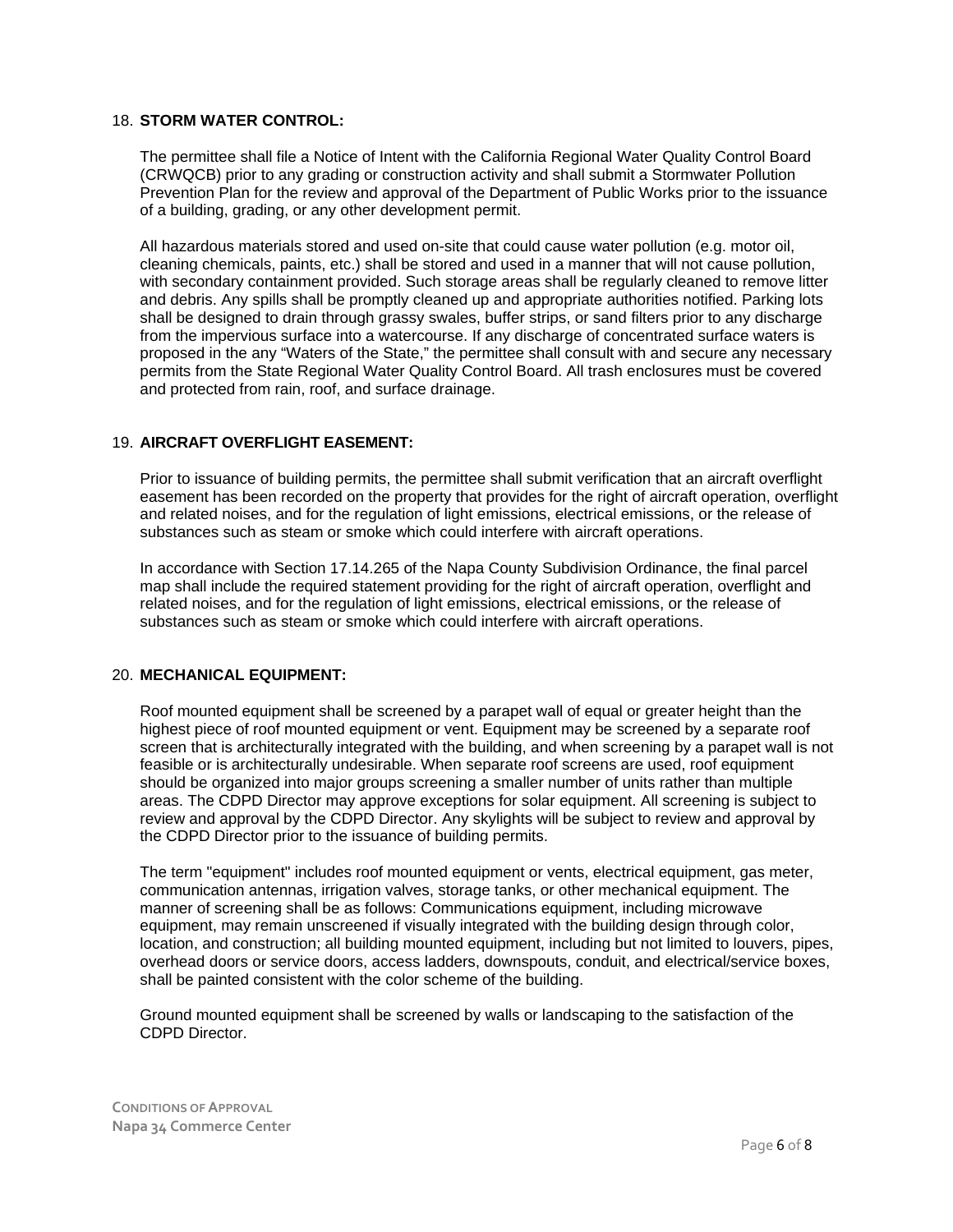#### 21. **TRASH ENCLOSURES:**

The developer shall provide one or more trash enclosures (decorative masonry or equivalent), the design of which shall be compatible with the architecture of the project. The enclosure shall be reasonably accessible to employees. A minimum 8' x 10' thickened paving section shall be provided in front of each enclosure. The CDPD Director and the Department of Environmental Management shall approve the design and location of each enclosure. All trash bins shall be stored within approved trash enclosures. The enclosure shall also include a separate pedestrian walk-in access.

The developer shall provide adequate, accessible, and convenient areas for the collection and loading of recyclable materials. Collection and loading areas shall be located adjacent to trash enclosures when practical and shall contain adequate area to accommodate the recyclable waste generated by the development. All recyclable materials areas shall be accessible by collection vehicles. The CDPD Director and the Department of Environmental Management shall approve the design and location of each collection and loading area.

#### 22. **CRANES:**

Any crane used in the construction of the phases shall be lighted and have flags for improved visibility from aircraft; no crane shall exceed 80 feet in height without first obtaining the FAA's express approval.

#### 23. **INDEMNIFICATION:**

An indemnification agreement was signed and submitted with initial application materials.

#### 24**. AFFORDABLE HOUSING MITIGATION:**

Prior to County issuance of a building permit, the applicant shall pay the Napa County Affordable Housing Trust Fund Mitigation Fee in accordance with the requirements of County Code Chapter 15.60 or as may be amended by the Board of Supervisors.

#### 25. **MONITORING COSTS:**

All staff costs associated with monitoring compliance with these conditions, previous permit conditions, and project revisions shall be borne by the permittee and/or property owner. Costs associated with conditions and mitigation measures that require monitoring, including investigation of complaints, other than those costs related to investigation of complaints of non-compliance that are determined to be unfounded, shall be charged. Costs shall be as established by resolution of the Board of Supervisors in accordance with the hourly consulting rate established at the time of the monitoring. Violations of conditions of approval or mitigation measures caused by the permittee's contractors, employees, and/or guests are the responsibility of the permittee.

The Conservation, Development, and Planning Commission may implement an audit program if compliance deficiencies are noted. If evidence of compliance deficiencies is found to exist by the Commission at some time in the future, the Commission may institute the program at the applicant's expense (including requiring a deposit of funds in an amount determined by the Commission) as needed until compliance assurance is achieved. The Planning Commission may also use the data, if so warranted, to commence revocation hearings in accordance with §18.124.120 of the Napa County Code.

**CONDITIONS OF APPROVAL Napa 34 Commerce Center**